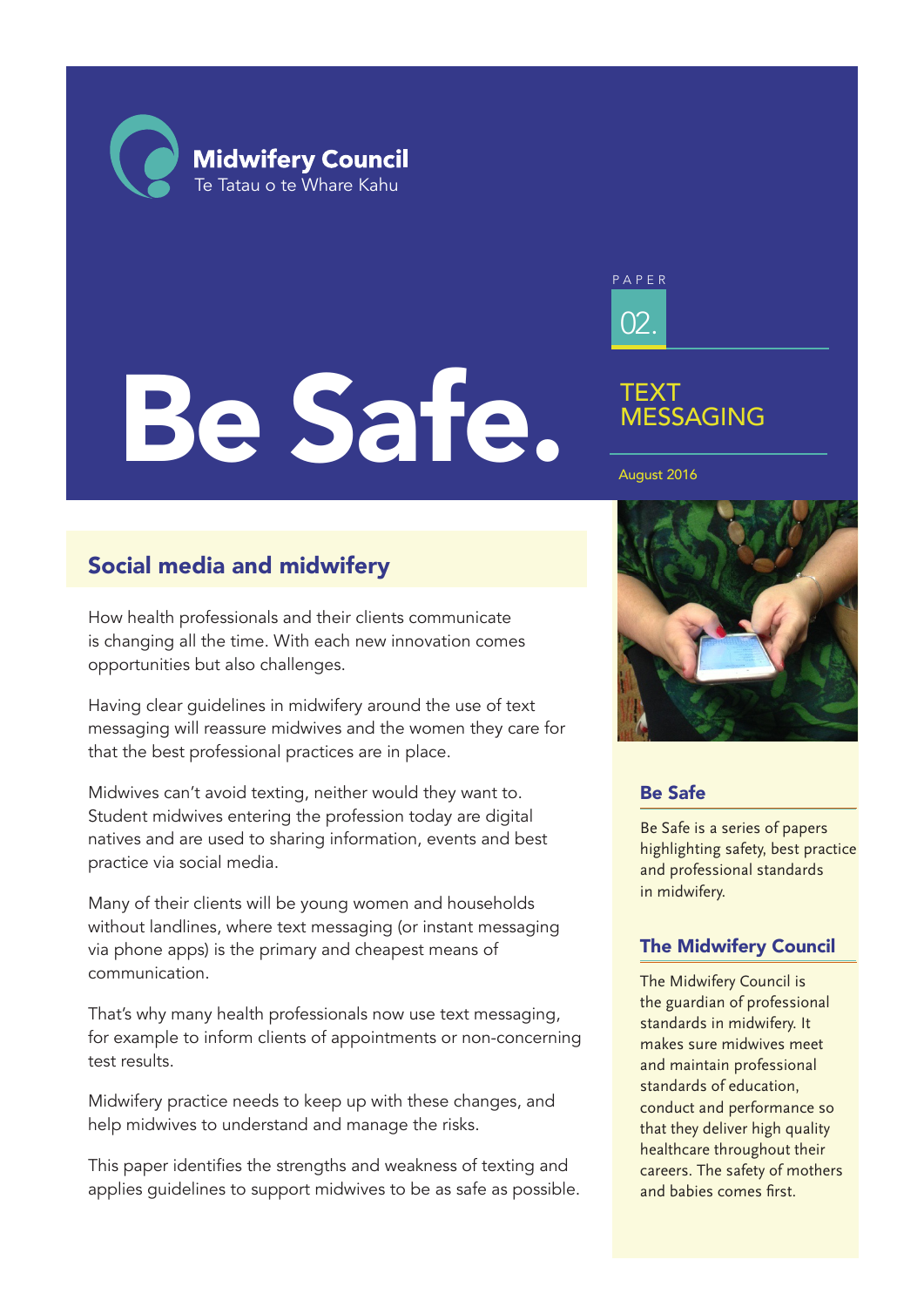# Avoiding texting may not be an option

Not using text messaging and social media may make it harder to reach some communities, especially households without landlines.

There are benefits to using text messaging in midwifery practice. Used in the right way, texting can:

- Help connect with pregnant women in hard-to-reach communities, and improve these relationships
- Improve care by providing an easy way to send supportive texts to women with particular challenges, for example when trying to quit smoking
- Rapidly communicate reassuring test results or reminders to women about appointments

### Risks

But texting has limitations:

- Can be an unreliable method of communication
- Transmission can be delayed with no ability to determine if a message has been received
- Doesn't convey the same depth of information about a woman's condition as a phone conversation or a face-to-face meeting
- Open to misinterpretation. You don't know if a controlling relative or partner is at the end of the phone
- Security risk if text messages are not given the same privacy and security protection as other medical information
- If a device is stolen, lost or discarded, someone could access the messages
- A midwife cannot be certain that the text is being read by the intended recipient

# Guidelines

The golden rule is always communicate effectively with your client, regardless of the mode of communication used.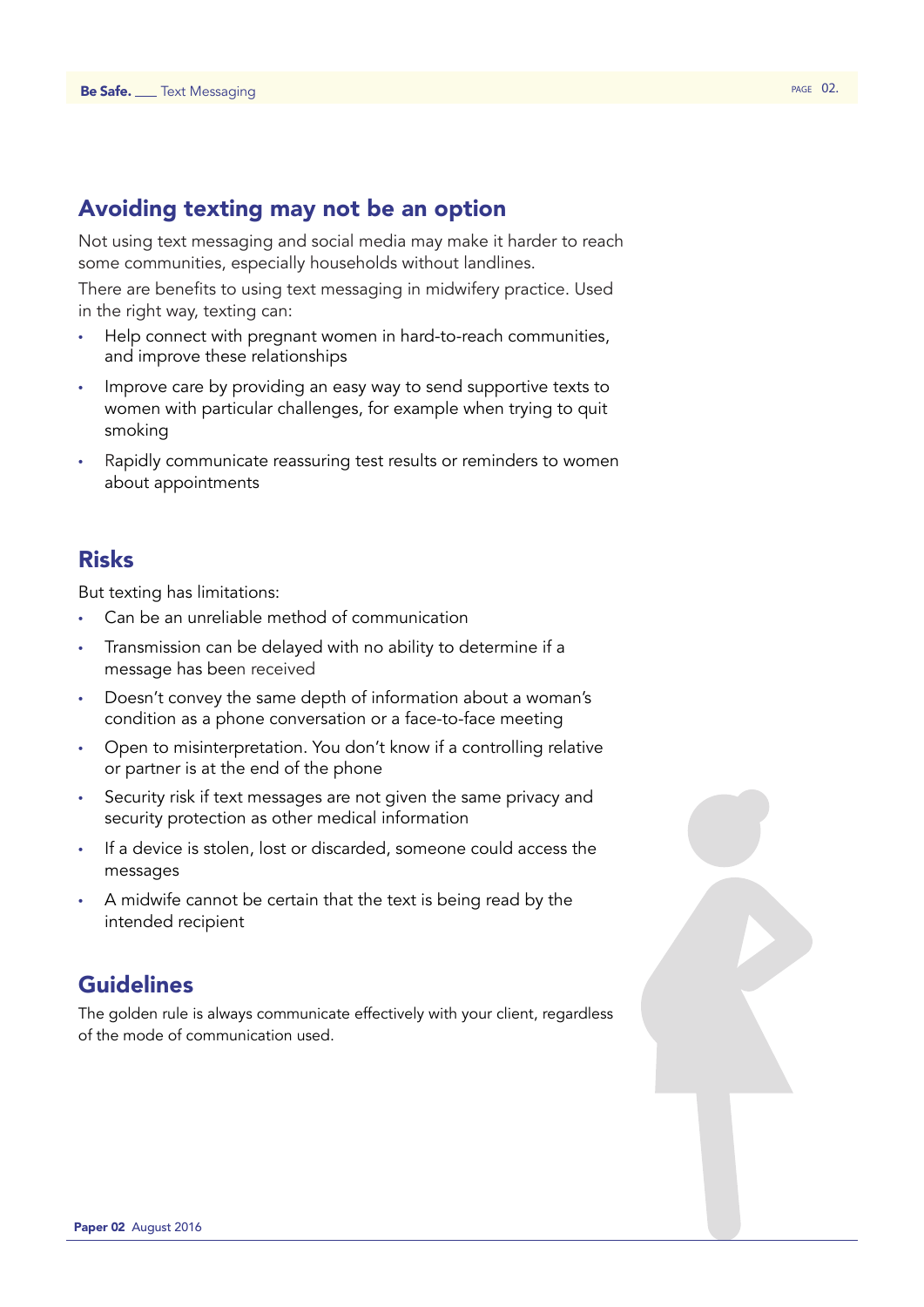### Get consent

Get consent from your client to communicate by text.

The woman's consent or wish not to use texting should be clearly recorded in her midwifery notes. Consent may include the following:

- The kinds of information text messages will include (i.e. non-urgent)
- Who will have access to the phone on the client's end. This can change and should be reviewed frequently
- How your text messaging service works, its limitations, including how text messages are managed on your days off
- Agreement to inform you immediately if her number or phone changes (giving an old phone to a friend or family member creates the potential for a breach of confidentiality). Also to let you know if she's using someone else's phone

### Set up a verification process

You need to know the woman has received the message, so agree a process for confirming this. Set up an auto-reply to texts when you are off-duty with a number to call in emergencies. Text messages won't be received when your phone is turned off.

### Make sure text messages are secure

Make sure your devices are password protected. Purge your devices of all texts and emails prior to discarding or exchanging a device.

### No texts in an emergency

Make it clear to the woman that texting should not be used in an emergency, during labour, if she has concerns about her baby's well-being, or if she or her baby require urgent clinical attention.

### Set clear boundaries for use of texting

Make sure you both have the same expectations about when and how to use text messages:

- If she is worried about herself or her baby's condition, she should always telephone or arrange an appointment
- If she texts a question about a clinical concern you will call her back or arrange an appointment to make a further assessment
- Any critical information about her care will be communicated by the phone or at the woman's next appointment - not via text
- You cannot do clinical assessments by text

Don't assume that just because you have the woman's mobile telephone number that she has provided consent for text messages to be sent

Effective communication is a requirement under the Code of Health and Disability Services Consumers' Rights (the Code), regardless of the means of communication

Set up a meeting if information via a text indicates a greater level of assessment is required